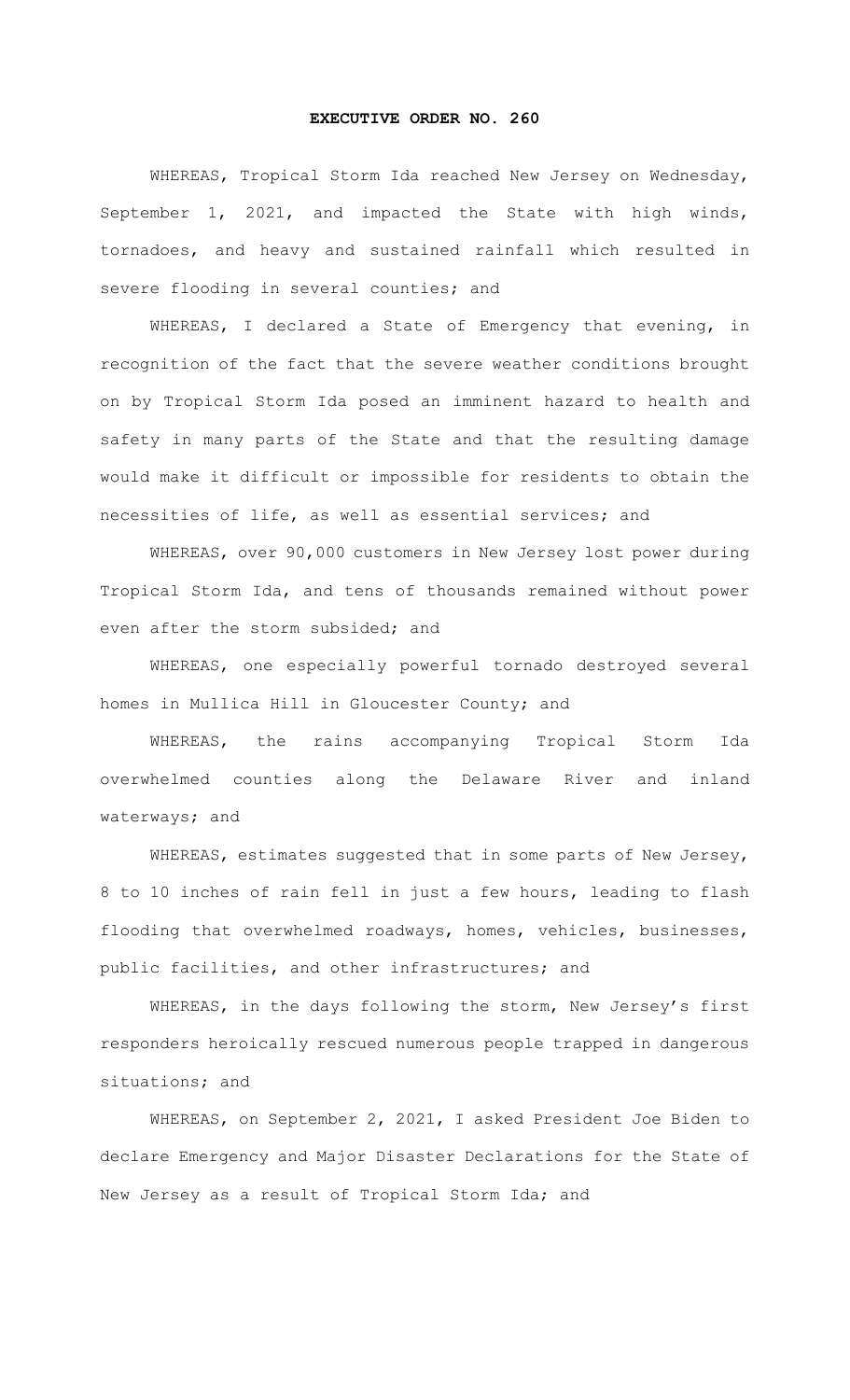WHEREAS, on September 2, 2021, President Biden declared an Emergency in all 21 counties of New Jersey; and

WHEREAS, on September 5, 2021, President Biden approved a Major Disaster Declaration in the State of New Jersey for the counties of Bergen, Gloucester, Hunterdon, Middlesex, Passaic, and Somerset, enabling the provision of critical federal aid and support to the many residents and businesses of New Jersey impacted by the storm; and

WHEREAS, I am hopeful that the President will approve Major Disaster Declarations in additional counties following the completion of damage assessments, which are occurring on a rolling basis; and

WHEREAS, in the week following the storm, I have visited towns impacted by the storm throughout the State, including Mullica Hill, Hillsborough, Passaic, Millburn, Cranford, Haledon, Elizabeth, Piscataway, Lodi, Paterson, Lambertville, and Manville to meet with residents and local leaders as well as to survey the damage; and

WHEREAS, my Administration has reported that 27 individuals across eight counties have died as a result of Tropical Storm Ida, while three individuals are missing in Passaic County and a fourth is missing in Essex County; and

WHEREAS, it is with immense sadness that we mourn the passing of these 27 New Jerseyans and pray that we are able to locate the four New Jerseyans who remain missing;

 NOW, THEREFORE, I, PHILIP D. MURPHY, Governor of the State of New Jersey, by virtue of the authority vested in me by the Constitution and by the Statutes of this State, do hereby ORDER and DIRECT:

2